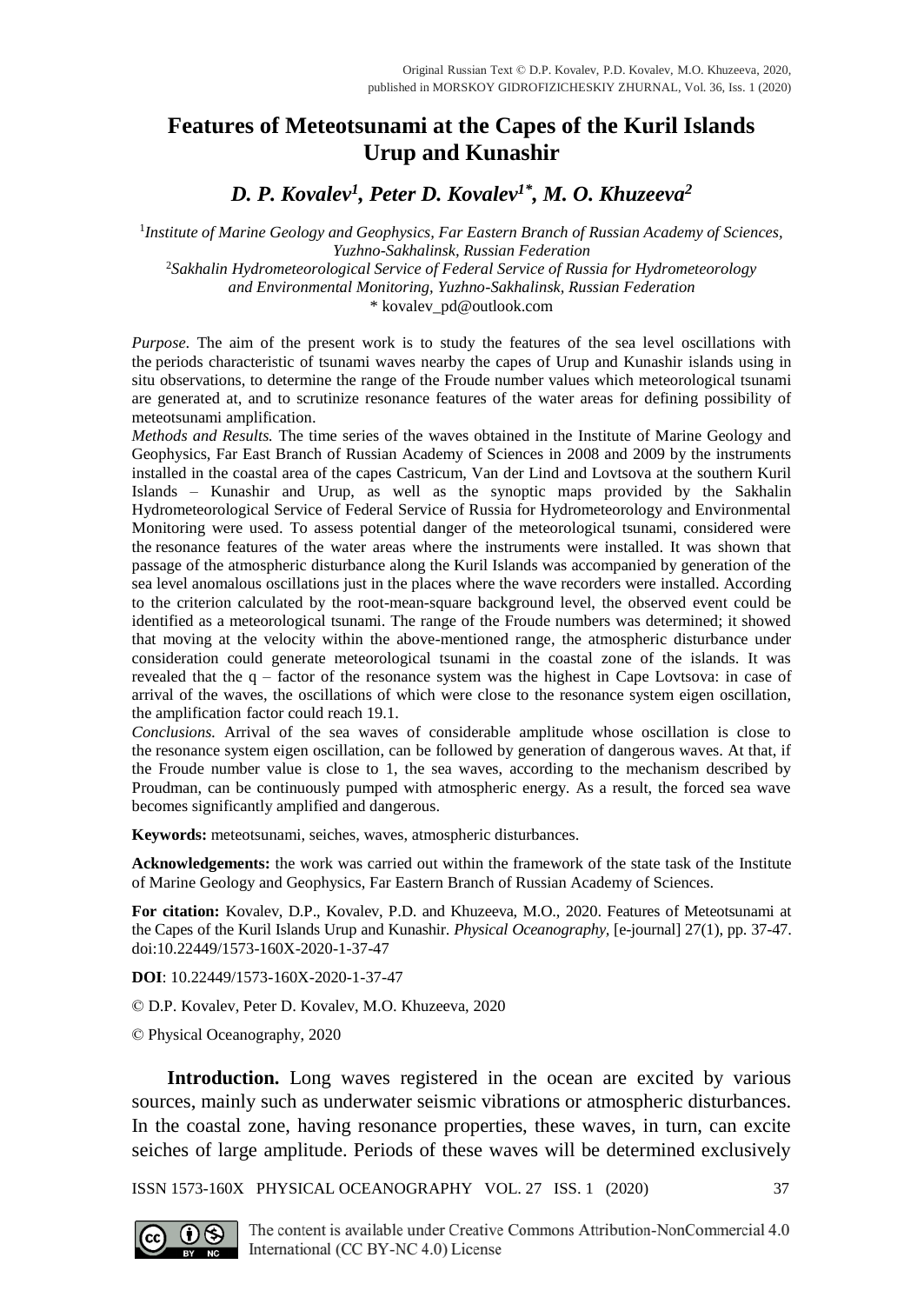by local topography and their amplitude by the quality factor of the coastal resonance system.

Generated by atmospheric disturbances (baric gravitational waves, pressure surges, cold fronts and other types of disturbances), sea barotropic waves are amplified in the coastal zone in accordance with the mechanisms described in [1-3]. It can be said that sea waves observed in the coastal zone owe their origin to a combination of bathymetry and atmospheric influences.

Periods of such sea level oscillations can vary from a few minutes to several hours. Typically, in the case of meteorological tsunamis, a range of wave periods from 2 minutes to 2 hours is considered, corresponding to the range of periods of seismic tsunami waves. These are waves with minute periods and characteristic spatial scales of about 50 km. Synoptic atmospheric disturbances have an order of magnitude greater spatial scales and daily periods and are poorly consistent with the observed high-frequency variability of sea level [3]. Therefore, the atmospheric disturbances cannot be expected to excite directly the shorter sea level oscillations, since in baric waves the fraction of energy is small on the scales and periods necessary for the excitation of seiches [4].

At the same time, as shown in [5], atmospheric disturbances emit energy in the form of high-frequency gravity waves. Therefore, with the passage of baric gravity waves, the excitation of sea level oscillations with minute periods near the coast was observed in different places. These oscillations have different names, for example, *Abiki* in Japan, *Rissag* on the Balearic Islands and others. Later, the term "meteotsunami" was proposed to describe such oscillations, meaning their similarity to tsunami waves [6].

The present paper is aimed to study the characteristics of sea level oscillations near capes Castricum, Van der Lind on Urup Island and Lovtsova on Kunashir Island using data from field observations of the waves, carried out from 2008 to 2012. It should also be noted that the Institute of Marine Geology and Geophysics of the Far Eastern Branch of the Russian Academy of Sciences (IMGG FEB RAS) has been studying meteotsunamis for several years [7, 8].

**Observational data.** In this paper, the data from observations of sea level oscillations obtained using autonomous wave recorders that record with one second discreteness is used. They were installed in the area of capes Castricum and Van der Lind on Urup Island at depths of about 15 and 21.5 m, respectively. The third instrument was installed in the area of Cape Lovtsova at about 25.5 m depth. The map of the region of the instruments is shown in Fig. 1. The distance between capes Castricum and Van der Lind is about 114 km, and between capes Van der Lind and Lovtsova –- about 250 km.

In addition to those described above, the instruments were installed in Kurilsk (Iturup Island) and in Tserkovnaya Bay. (Shikotan Island). However, since the power supply of these instruments is optimized for six months, and the ability to replace them on time was not always available, synchronous records obtained from three instruments were mainly used.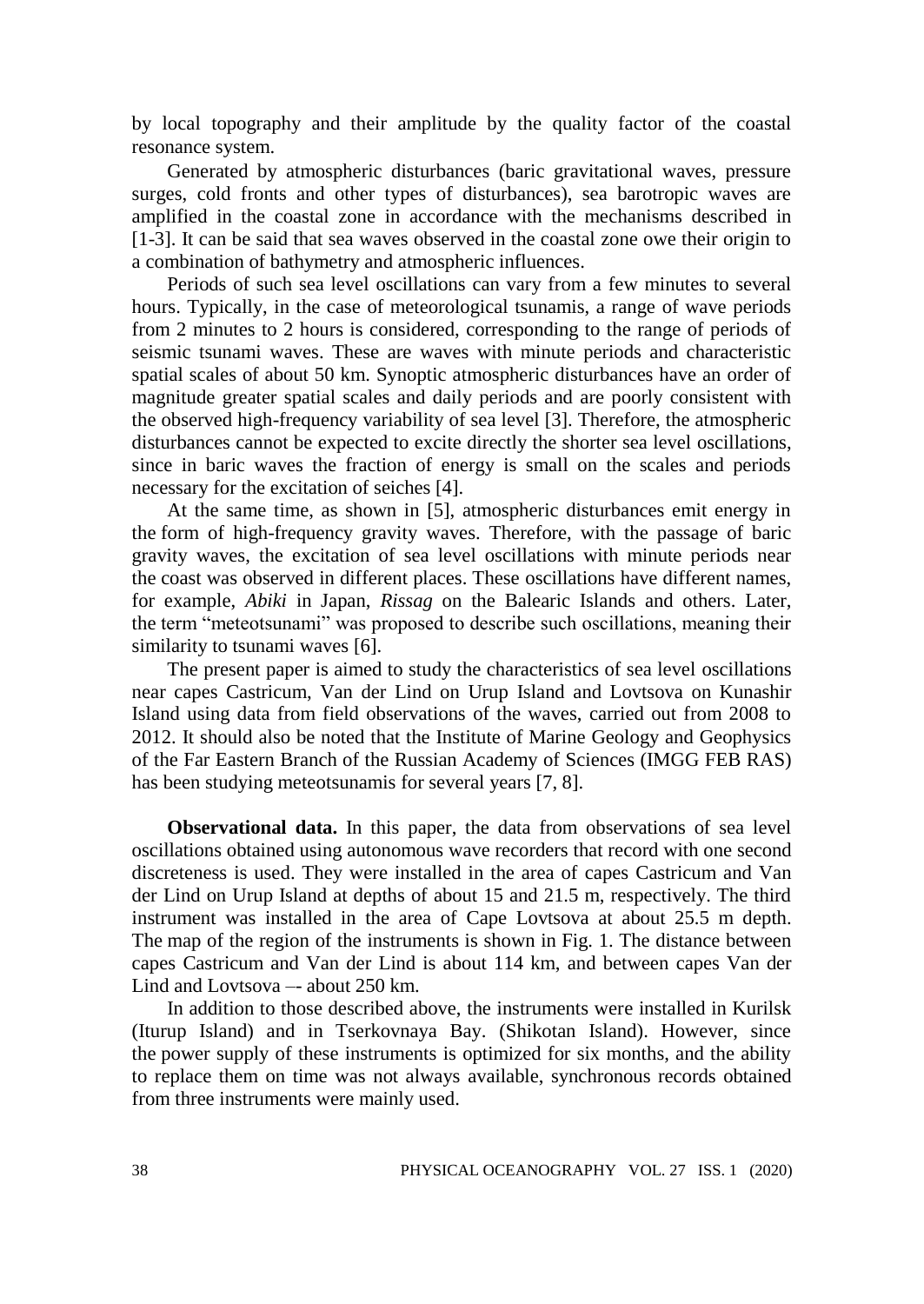

**F i g. 1.** Map of the region under observation and location of instruments

Samples of the synchronous records of sea level oscillations (waves) obtained in 2008 are shown in Fig. 2. Tidal motions are clearly visible, during the measurements several storms were observed with a wave height of up to 6 m in the area of Cape Castricum.



**F i g. 2.** Time series of sea level oscillations near capes Lovtsova, Van der Lind and Castricum

**Observation data processing and analysis**. Since the range of wave periods by meteorological tsunami is 2–120 min, the precomputed tide was subtracted from the observational data, after which the series were filtered by a band-pass filter

PHYSICAL OCEANOGRAPHY VOL. 27 ISS. 1 (2020) 39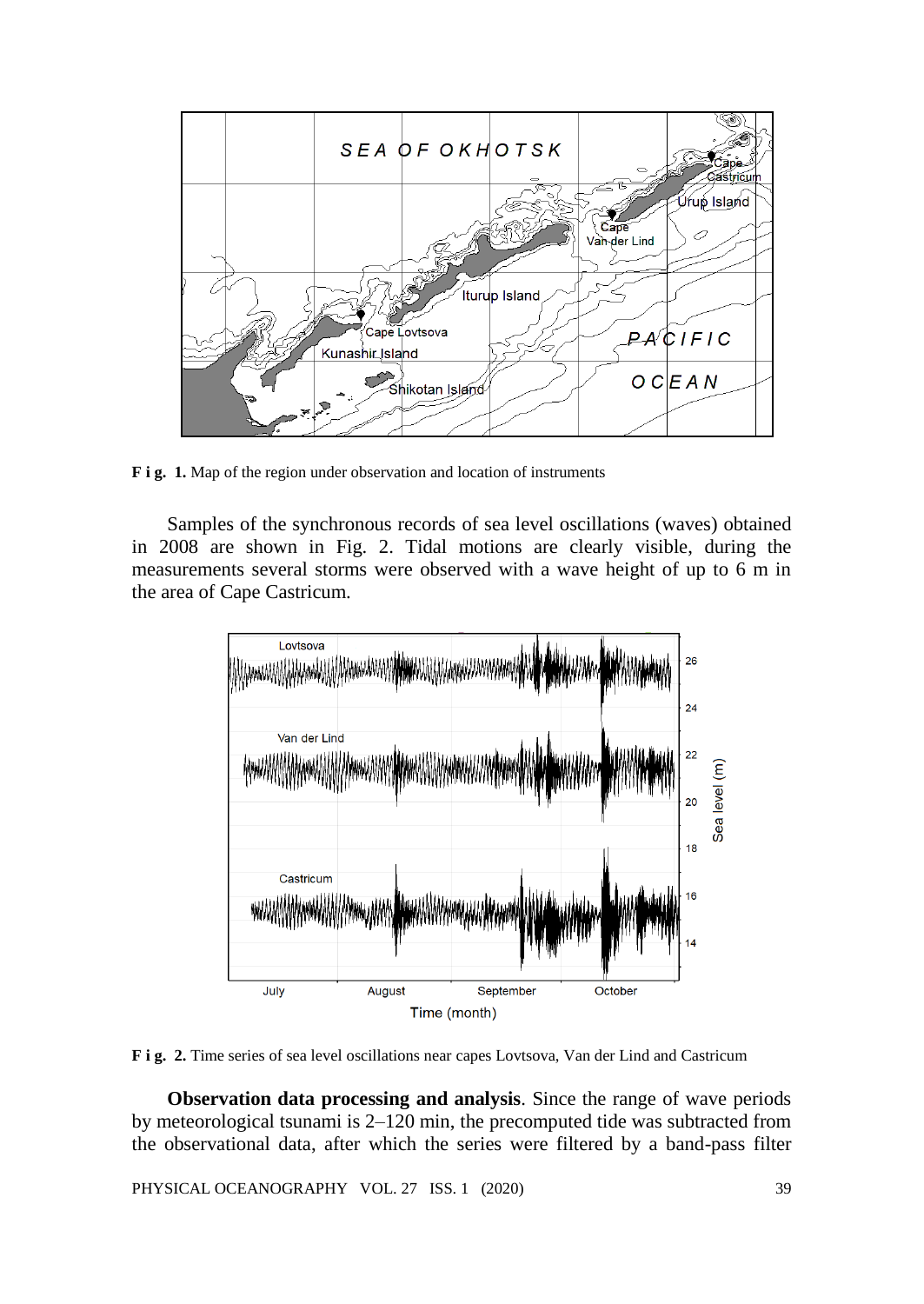

with a period range of 2–120 min. Based on the obtained time series, the spectrograms were calculated for three observation points (Fig. 3).

**F i g. 3.** Spectrograms of sea level oscillations within the period range 2 min – 2 hrs

40 PHYSICAL OCEANOGRAPHY VOL. 27 ISS. 1 (2020) It was noted above that the amplification of waves occurs at the resonant frequencies of the water areas, therefore, the resonance periods at the points of installing the instruments were estimated from the spectra. In the area of capes Castricum and Van der Lind, the resonance periods were close to 19.8 minutes, and in the area of Cape Lovtsova, they were close to 18.2 minutes. It should be noted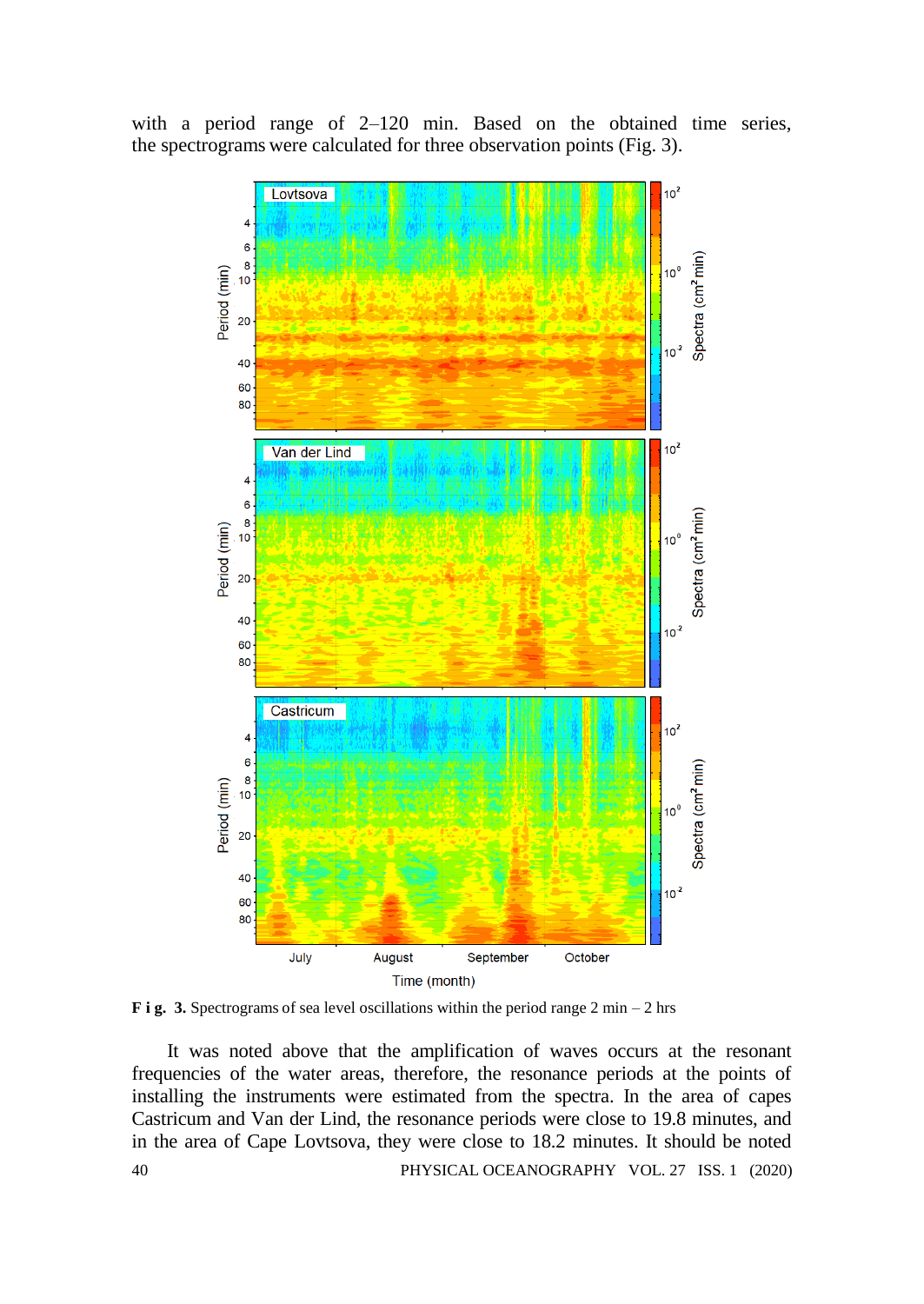that, at Cape Lovtsova peaks were also observed at periods of approximately 32 and 40 minutes, but peaks in the oscillation spectra characteristic of three observation points were considered for comparison (Fig. 3).

Further, the residual series of level oscillations were analyzed to detect abnormal oscillations. A significant increase in the wave amplitude was revealed on August 5–6, September 2 and October 11–12, 2008. At the same time, the largest amplitudes were observed at the three stations on October  $11-12$ , when the residual level oscillations reached 23 cm at Cape Castricum. This data further were used for analysis. Records of level oscillations and their spectra for the period under consideration are shown in Fig. 4.



**F i g. 4.** Time series of sea level oscillations after subtraction of tide and band-pass filtering within the period range 2–120 min.; the spectrograms are for October 10–15, 2008. The shaded area approximately corresponds to the time periods when the sea level variability is significant in different places

The detected anomalous fluctuations are supposedly meteotsunamis, since about 99% of the background vibration energy in the sea in the range of tsunami periods is associated with atmospheric disturbances [6]. Nevertheless, not all sea level oscillations can be attributed to meteorological tsunami. In [6], it was proposed to use the wave amplitude as a criterion for the threshold by meteorological parameters, exceeding three or four times the rms value, defined by the following expression: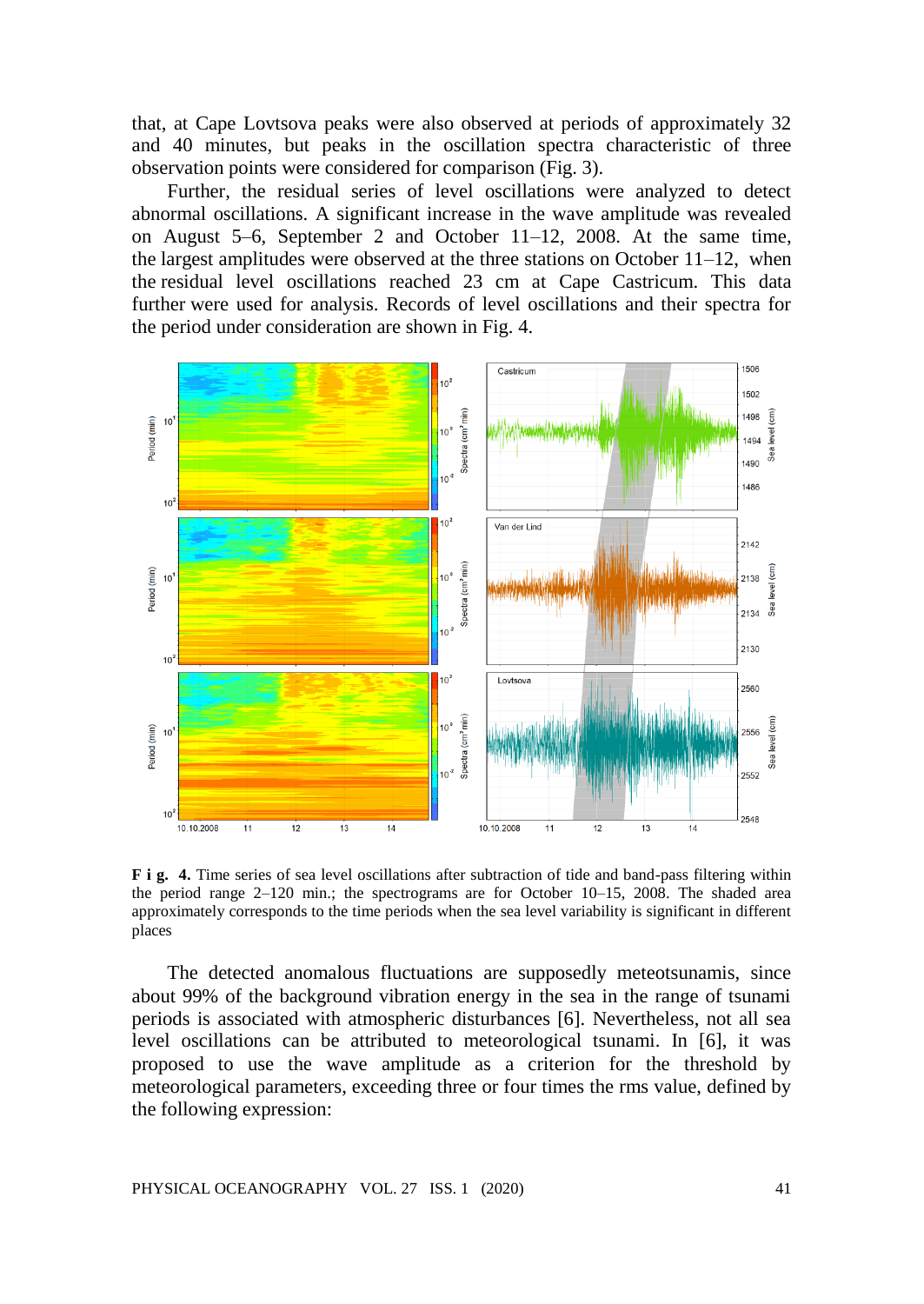$$
x_{\rm rms} = \sqrt{\frac{1}{n} \left( x_1^2 + x_2^2 + \ldots + x_n^2 \right)} \,, \tag{1}
$$

where  $x_1, x_2, ..., x_n$  are amplitudes of background waves, and  $n$  – their number, or use two criteria that take into account the absolute and relative wave heights.

The  $x_{\text{rms}}$  value calculated for background amplitudes with a period of 20 min measured at Cape Castricum within two days is 1.12 cm, while for an event the average amplitude with the same period is 7.67 cm. Thus, the considered event can be attributed to meteorological tsunami. In this case, the energy of meteorological tsunamis is distributed over almost the entire range of periods of tsunami waves, apparently due to the fact that in the places where the instruments were installed, the resonance properties are manifested over several periods (Fig. 3).

Weather conditions were analyzed to determine the source of anomalous wave excitation using synoptic maps provided by the Sakhalin Hydrometeorological Center for Hydrometeorology and Environmental Monitoring. A weather map on October 11, 2008 at 6:00 UTC with the position of the cold front shown on it from 18:00 on October 10 to 18:00 on October 11 is shown in Fig. 5. It is completely obvious that only a cold front could initiate anomalous excitement, which on October 11 approached Cape Lovtsova. When approaching it, the front movement velocity towards Kuril Ridge, estimated from its position at different points in time, was about 45.3 km/h. Subsequently, the front advanced eastward, and its wing moved along the Kuril Ridge islands.

Since meteotsunami are associated with waves that interact with atmospheric pressure and absorb atmospheric energy during propagation [6], the propagation velocity of the cold front generating these waves was estimated from the time the anomalous wave started. So, the arrival of waves to Cape Lovtsova was observed at 16:58 on Oct. 11, 2008, to Cape Van der Lind – at 22:23 on Oct. 12, 2008, and to Cape Castricum – at 11:56 on Oct. 12, 2008. At the distances between the capes determined by the maps, the velocity of atmospheric disturbance movement in the section from Cape Lovtsova to Cape Van der Lind was about 46 km/h, i.e., taking into account the errors, it can be assumed that the values of the atmospheric disturbance movement velocity determined by the position of the front and the time of arrival of the waves coincide.

In the Cape Van der Lind – Cape Castricum section, the atmospheric disturbance movement velocity estimated from the start time of the anomalous wave is about 8.4 km/h and about 28.7 km/h in front movement velocity. The reason for this difference in estimates is not obvious and needs to be studied separately. It should be noted that the calculated velocities are average at the distances under consideration, and a decrease in the rate of atmospheric disturbances to the north of the Sea of Okhotsk is usually observed.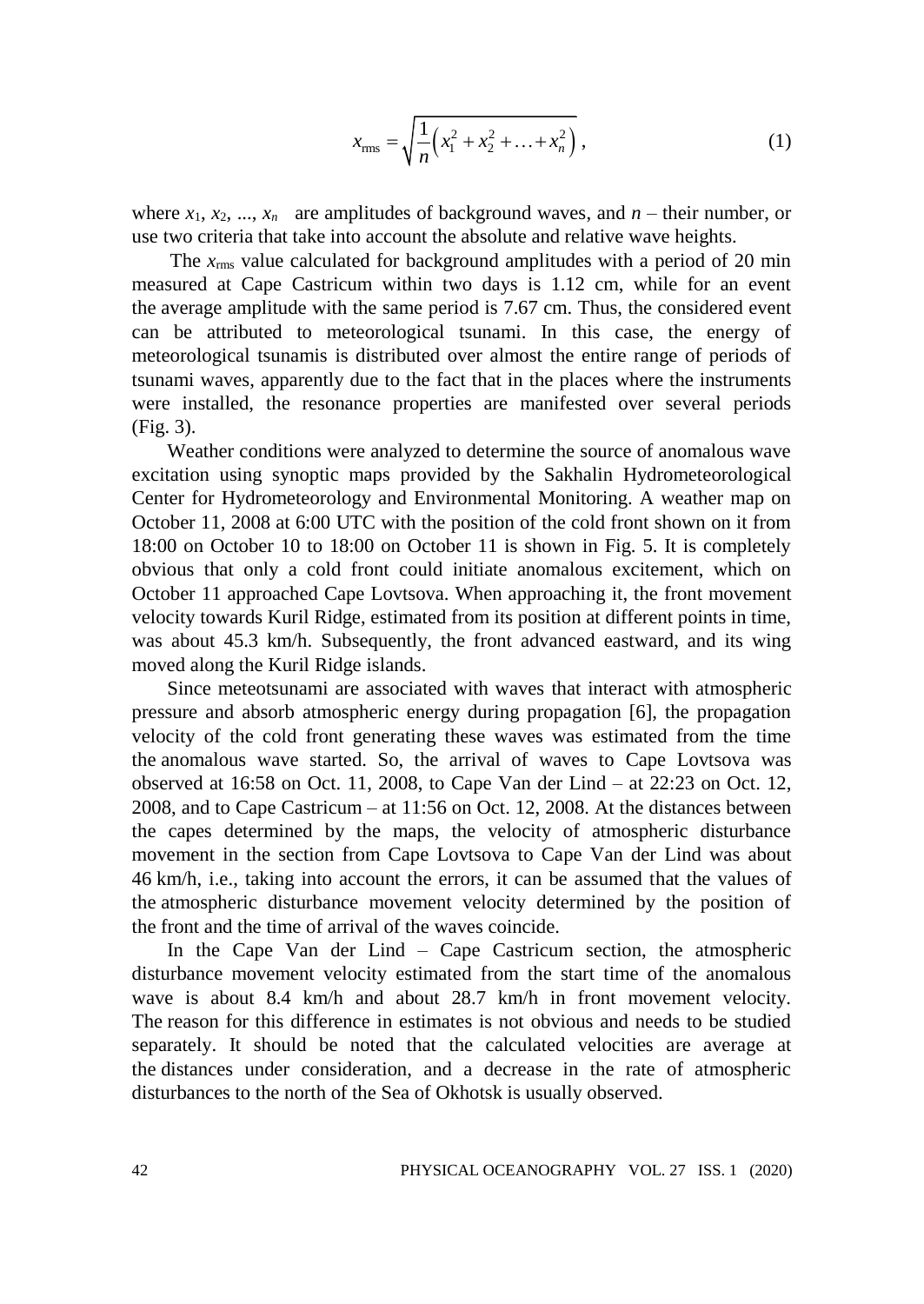

**F i g. 5.** Synoptic map for October 11, 2008, 6:00 UTC (based on the data of the Sakhalin Hydrometeorological Service of Federal Service of Russia for Hydrometeorology and Environmental Monitoring). Position of cold front *1* corresponds to October, 10, 18:00; the rest of the fronts (*2–5*) are represented with a 6 hr lag

Considering the appearance of anomalous waves at different points, it should be borne in mind that this is not the same wave excited in the Cape Lovtsova area and propagating along the Kuril Ridge. The generation of anomalous oscillations is in good agreement with the passage of atmospheric disturbance, which "turns on" them as they move. In the records obtained at each point, oscillations prevail due to the local nature of the bottom topography and the topography of the coastline in the adjacent water areas. This is an important difference between meteorological tsunamis and tsunamis of seismic origin – they occur mainly locally [6, 8].

S. Montserrat et al. [6] believe that meteorological tsunamis are similar to tsunami waves generated by landslides. The parameters of such waves and their relation to the sliding landslide speed depend on the Froude number. For a solid moving with a velocity *U*, the Froude number is written as follows:

$$
Fr = U / c, \tag{2}
$$

PHYSICAL OCEANOGRAPHY VOL. 27 ISS. 1 (2020) 43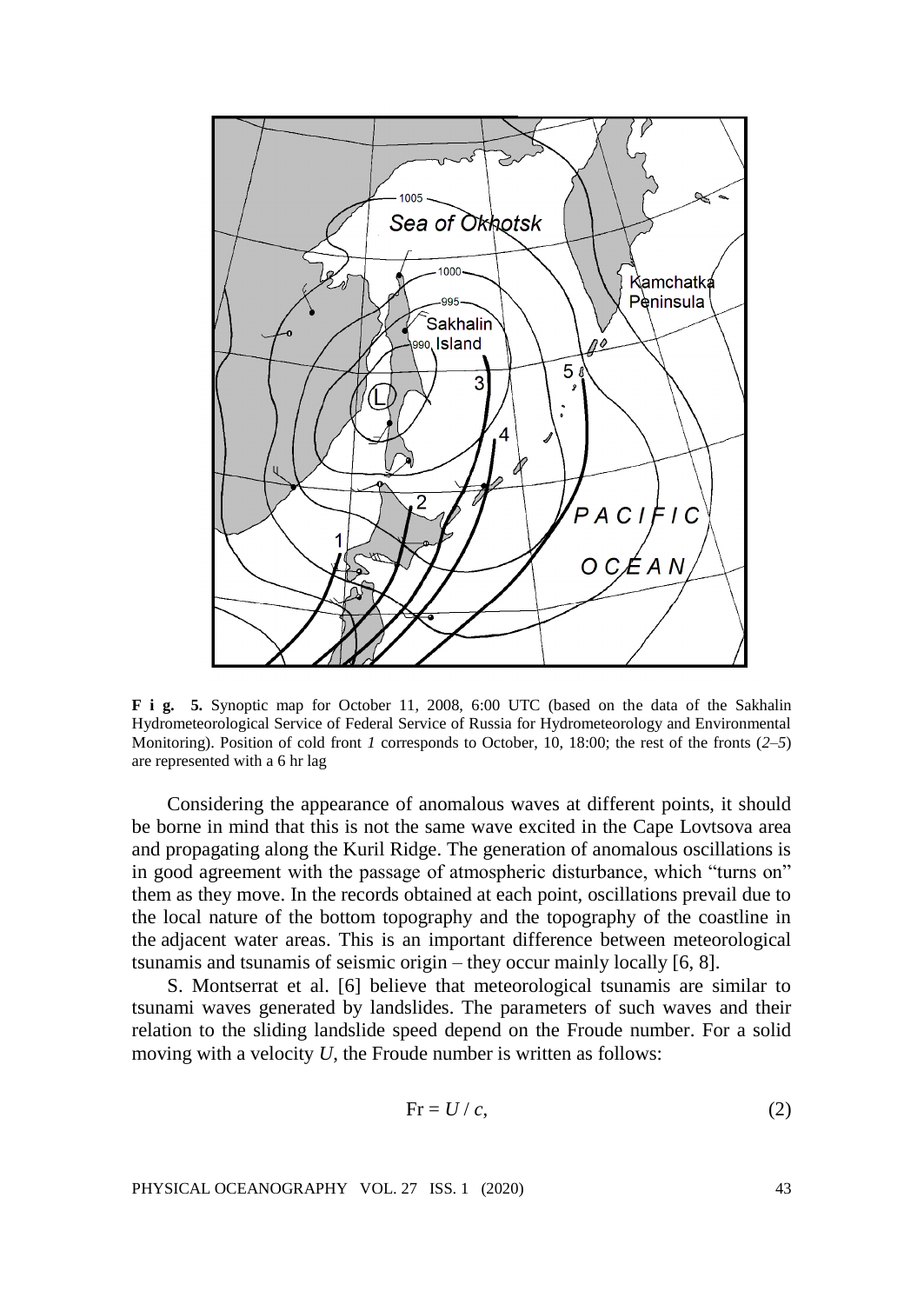where  $c - \text{local velocity of long waves}$  [9, 10]. Resonance occurs when these velocities are equal, i.e., at  $Fr = 1.0$ . The nature of the generated waves varies significantly for the values of the Froude number  $Fr \neq 1.0$ . For  $Fr \leq 1.0$ , perturbation does not cause waves propagating through the water [10].

To determine the Froude number values in the cases under consideration, it is necessary to calculate the propagation velocities of surface waves in the places where the instruments were installed. Given the depth at the places of installing the instruments (from 15 m at Cape Castricum to 25.5 m at Cape Lovtsova), for this range of depths, using the well-known formula for long waves, the range of phase wave velocities, ranging from 43.6 to 56, 9 km/h is determined. Moreover, the range of the Froude number values for these velocities, determined by expression (2) for the section from Cape Lovtsova to Cape Van der Lind, will be within the range of 1.057–0.810. That is, when atmospheric disturbances move in the coastal zone of islands with depths of 15 to 25.5 m, sea waves can be generated. For capes Van der Lind – Castricum, the range of the Froude number is 0.193–0.148. Thus, it is confirmed that the considered atmospheric disturbance moving with the indicated velocities can generate meteotsunami at  $U \sim c$  and  $Fr \sim 1.0$  (corresponds to the section from Cape Lovtsova to Cape Van der Lind) and continuous energy pumping can occur into sea waves, that is, there is a Proudman resonance [2], while the forced sea wave is significantly amplified.

It should also be noted that sea waves generated by atmospheric disturbances can reach significant amplitudes only if there is a local or regional topographic resonance in the coastal zone [6]. At the same time, external waves with large amplitudes are not enough to generate seiches in the resonance water area. Dangerous seiches can only be generated in the water area with well-defined resonant properties, having a high Q factor (Q-factor) [11]. In this case, the amplification of the long waves arriving in the resonance water area can be represented by the approximating expression as follows

$$
H^{2}(f) = \frac{1}{(1 - f/f_{0})^{2} + Q^{-2}(f/f_{0})^{2}},
$$
\n(3)

where  $f$  is the frequency of the long waves;  $f_0$  is the harbor resonance frequency; Q is the quality factor of a resonant system [11]. At the resonance  $f = f_0$ , and power amplification factor reaches the value of  $Q^2$ .

Using the spectra, the quality factors of the resonant systems were calculated at the places where the instruments were installed, and the expression factor (3) was used to calculate the amplification of the incoming waves depending on their frequency (Fig. 6). It can be seen that the higher quality factor of the system is for Cape Lovtsova (equal to 4.25), at which the amplification in the case of arrival of waves with frequencies close to the own frequency of the resonance system reaches 19.1. When the sea waves reach the significant amplitude, significant wave amplification can be expected.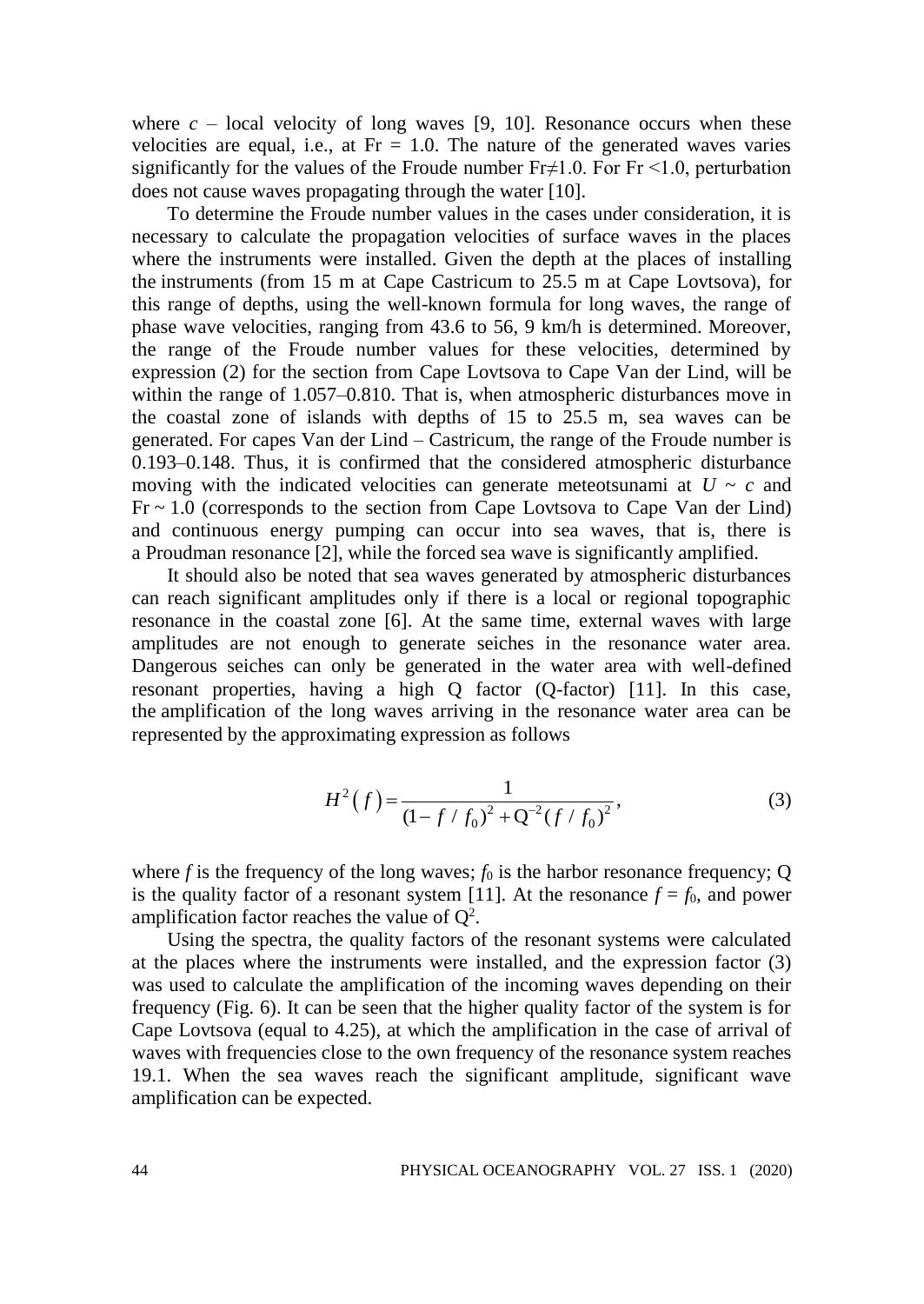

**F i g. 6.** The amplification coefficient versus frequency for coming wave

However, since several factors must be present, namely, a high-energy atmospheric disturbance, the corresponding resonant bathymetry of the open ocean and the shelf, the direction and velocity of the atmospheric disturbance – and the probability of their coincidence is small, and then the occurrence of dangerous waves is rare and limited to specific locations. The high risk of meteorological tsunami in these places is determined by a combination of shelf topology and coastline geometry, creating a double resonance effect [12].

**Conclusion.** The present paper considers a study of the possibility of generating meteorological tsunami during the passage of atmospheric disturbances over the regions of three capes of the large islands of the Kuril Ridge – Kunashir and Urup, using long-term records of sea level oscillations obtained in IMGG in 2008 and 2009, and based on their analysis in the range of wave periods tsunami – from 2 to 120 minutes. Synoptic maps provided by the Sakhalin Hydrometeorological Service were also used.

It was found that when an atmospheric disturbance passes along the Kuril Islands in the area of capes Castricum, Van der Lind, and Lovtsova, anomalous fluctuations of sea level are generated in the range of periods characteristic of tsunamis in places where wave meters are installed. The estimated threshold criteria for meteotsunami events October 11-12, 2008, and shows that it belongs to the category of meteotsunami.

The range of Froude number values, which is 1.057–0.810, is determined for the velocity of atmospheric disturbance movement of approximately 46.1 km/h in the section from Cape Lovtsova to Cape Van der Lind and surface wave velocities in the coastal zone with depths from 15 to 25.5 m. This means that in almost the entire range of considered atmospheric disturbance velocity values in the coastal zone of the islands, it is possible to generate sea waves. Given that in the range of Froude number values there are values approximately equal to unity, atmospheric disturbances can generate sea waves, continuously pumping energy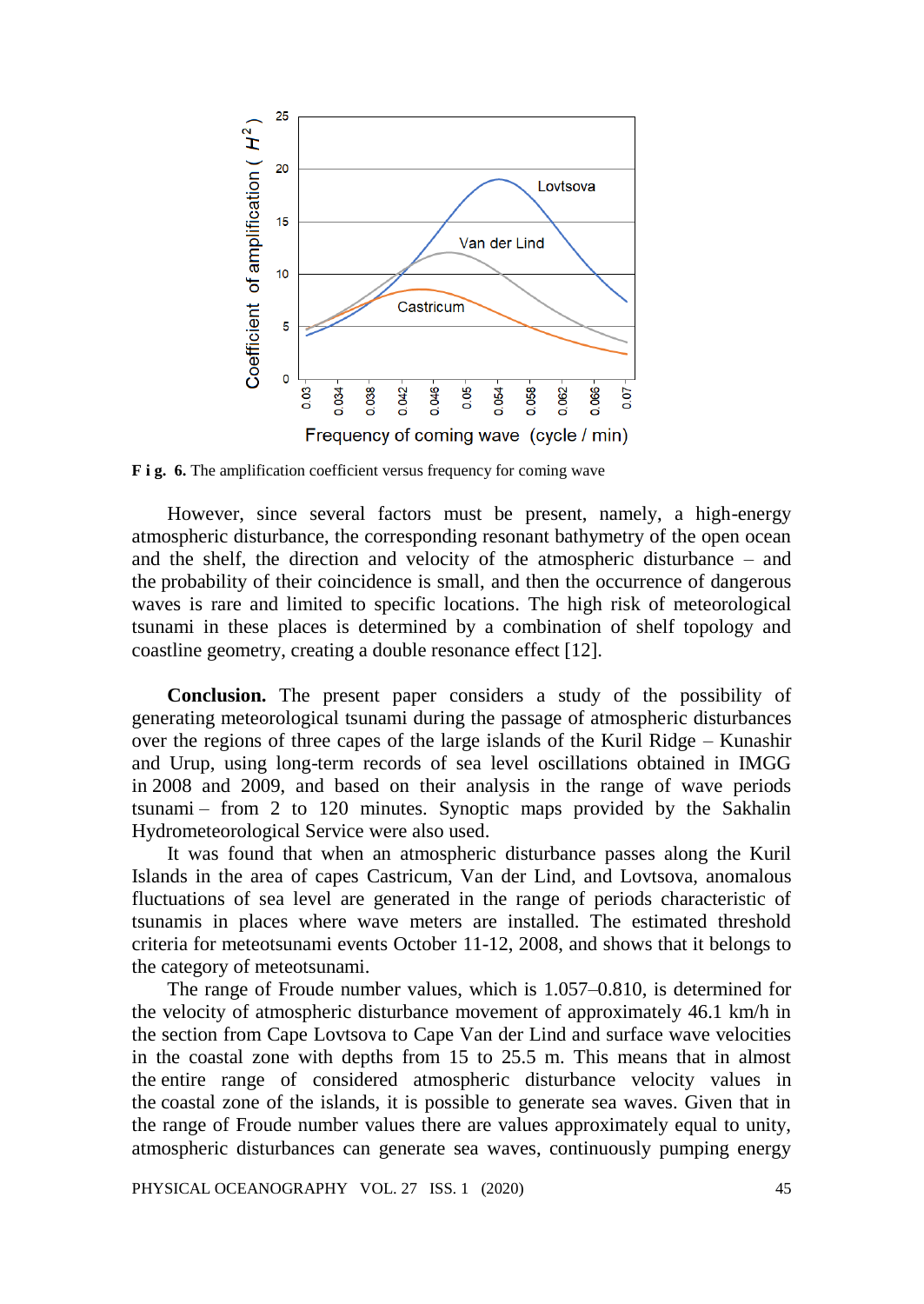into them in accordance with the mechanism described by Proudman, as a result of which the forced sea wave is significantly amplified and can be dangerous.

Since, as noted in [6], tsunami-like waves generated by atmospheric disturbances can reach potentially dangerous levels only if there is a local or regional topographic resonance, from the calculated spectra the quality factor of the resonance systems at the locations of the wave meters and the amplification factor for long waves coming to the resonant water area from the open sea is calculated. The highest quality factor of the system at Cape Lovtsova (equal to 4.25), at which the amplification factor in the case of coming of waves with frequencies close to the own frequency of the resonance system reaches 19.1. Therefore, with the arrival of sea waves of significant amplitude and close in frequency to the own frequency of the resonant system, the generation of dangerous waves can be expected.

## **REFERENCES**

- 1. Greenspan, H.P., 1956. The Generation of Edge Waves by Moving Pressure Distributions. *Journal of Fluid Mechanics,* 1(6), pp. 574-592. https://doi.org/10.1017/S002211205600038X
- 2. Proudman, J., 1929. The Effects on the Sea of Changes in Atmospheric Pressure. *Geophysical Supplements to the Monthly Notices of the Royal Astronomical Society*, 2(4), pp. 197-209. https://doi.org/10.1111/j.1365-246X.1929.tb05408.x
- 3. Mehra, P., Prabhudesai, R.G., Joseph, A., Kumar, V., Agarvadekar, Y., Luis, R. and Viegas, B., 2012. A Study of Meteorologically and Seismically Induced Water Level and Water Temperature Oscillations in an Estuary located on the West Coast of India (Arabian Sea). *Natural Hazards and Earth System Sciences,* 12(5), pp. 1607- 1620. https://doi.org/10.5194/nhess-12-1607-2012
- 4. Candela, J., Mazzola, S., Sammari, C., Limeburner, R., Lozano, C.J., Patti, B. and Bonanno, A., 1999. The "Mad Sea" Phenomenon in the Strait of Sicily. *Journal of Physical Oceanography,* 29(9), pp. 2210-2231. https://doi.org/10.1175/1520- 0485(1999)029<2210:TMSPIT>2.0.CO;2
- 5. Monserrat, S. and Thorpe, A.J., 1992. Gravity-Wave Observations Using an Array of Microbarographs in the Balearic Islands. *Quarterly Journal of the Royal Meteorological Society*, 118(504), pp. 259-282. https://doi.org/10.1002/qj.49711850405
- 6. Monserrat, S., Vilibić, I. and Rabinovich, A.B., 2006. Meteotsunamis: Atmospherically Induced Destructive Ocean Waves in the Tsunami Frequency Band. *Natural Hazards and Earth System Sciences,* 6(6), pp. 1035-1051. https://doi.org/10.5194/nhess-6-1035-2006
- 7. Kovalev, D.P., Shevchenko, G.V. and Kovalev, P.D., 2015. Propagation of Meteotsunami off the Seashore of Sakhalin Island. In: B.V. Levin and O.N. Likhacheva, eds., 2015. *Geodynamical Processes and Natural Hazards. Lessons of Neftegorsk: International scientific conference, Yuzhno-Sakhalinsk, 26- 30 May, 2015: Proceedings. In 2 vol*. Vladivostok: Dalnauka, Vol. 1, pp. 312-316 (in Russian).
- 8. Kovalev, P.D., Shevchenko, G.V., Kovalev, D.P. and Shishkin, A.A., 2017. Meteotsunamis on Sakhalin and the South Kuriles. *Vestnik of the Far East Branch of the Russian Academy of Sciences,* (1), pp. 79-87 (in Russian).